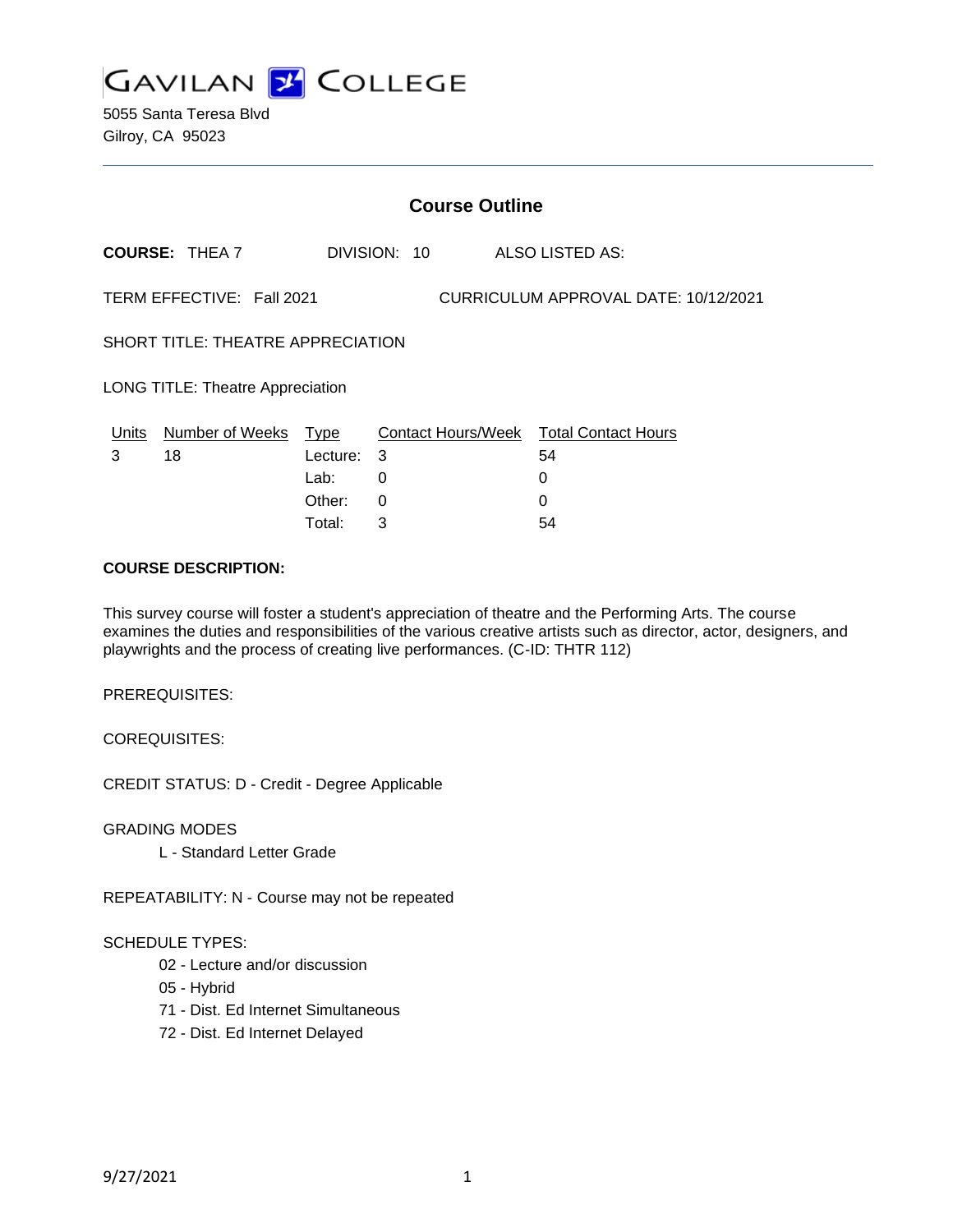### **STUDENT LEARNING OUTCOMES:**

1. Identify and define the various duties and skills applicable to the creative artists involved in production.

Measure: Exams, quizzes PLO: 3,5 ILO: 3,6 GE-LO: C1, C3 Year assessed or anticipated year of assessment: 2011

2. Evaluate and assess the difference between different genres or styles of theatrical productions and play texts.

Measure: Exams, critiques, class exercises PLO: 3.4 ILO: 1,3 GE-LO: C2, C3 Year assessed or anticipated year of assessment: 2015

3. Attend and critique a live theatrical production using appropriate theatre terminology

Measure: Discussion, written critique

PLO: 3,4 ILO: 1,5,7

GE-LO: C2, C5

Year assessed or anticipated year of assessment: 2013

PROGRAM LEARNING OUTCOMES:

1. describe significant movements or genres in theatre history, and to elaborate on their social and cultural significance.

2. work effectively in a team, having developed collaboration and teamwork skills through class exercises, assignments and performances.

3. articulate the differences in theatrical styles and modes of creation. Students participate in both the organic creative process (in which the students participate in the creation of the performance or play) and the more traditional approaches to theatre and performance using an established or already created text.

4. discuss and critique theatrical performances, articulating the playwright's view and director's interpretation of the text. Students can evaluate the various technical elements of the production (costume, sets, lights & sound), to determine whether they support or detract from the production and text.

5. demonstrate practical knowledge regarding the responsibilities of the different technical and creative jobs related to theatre and theatre production. master fundamental concepts and vocabulary relating to acting through class exercises and public performances

6. master fundamental concepts and vocabulary relating to acting through class exercises and public performance.

# **CONTENT, STUDENT PERFORMANCE OBJECTIVES, OUT-OF-CLASS ASSIGNMENTS**

Curriculum Approval Date: 10/12/2021

### **DE MODIFICATION ONLY**

### 6 Hours

Content: Orientation: Review Course Objective and requirements. What is Theatre? The Art of Human Experience in time, space and action. Aristotle's Poetics.

Student Performance Objectives: Compare and contrast theatre with other art forms. Explain and integrate the Poetics in a written critique.

6 Hours

Content: Commercial and Professional Theatre Production. Play #1-"Joe Turner's Come and Gone. Student Performance Objectives: Describe ritual as cultural expression. Trace and discover how ceremonies and ritual are related to theatre. Write a detailed play analysis.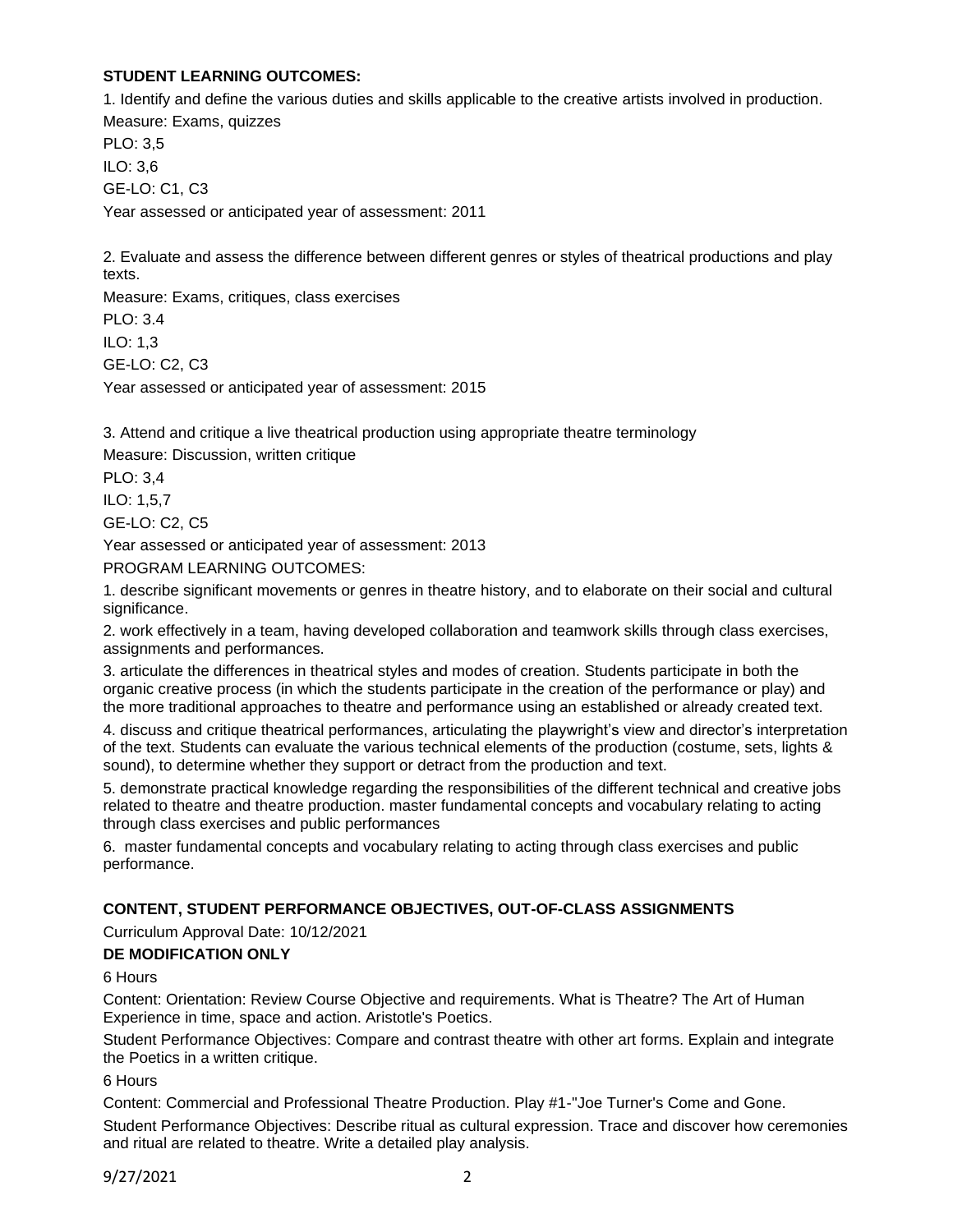6 Hours

Content: Art as Memory: Play #2 - "And the Soul Shall Dance". Midterm I

Student Performance Objectives: Recognize why plays are selected for production by specific producing entities. Discuss how theatre is produced.

6 Hours

Content: Theatrical spaces, Basic Elements of Design, Sets, Costumes, Lighting, Sound, Stage Terminology Play #3- Anna in the Tropics by Nilo Cruz.

Student Performance Objectives: Describe the duties and responsibilities of the major creative artists involved in production. State the basic design considerations for play production. Critique design elements of a production. Explain basic stage terminology.

6 Hours

Content: Theatrical Genres - Comedy, Melodrama, Farce, Musical Theatre. Play #4: "Zoot Suit" by Luis Valdez.

Student Performance Objectives: Compare and contrast theatrical genres. Explain how musicals are prepared for Broadway production.

10 Hours

Content: Theatrical Genres: Drama, Tragedy, Tragicomedy, The Classics. Play #5 Angels in America by Tony Kushner selection. Midterm II

Student Performance Objectives: Compare and contrast theatrical genres. Write a critique of a dramatic production.

12 Hours

Content: Final Project Preparation/Group Work.

Begin Collaborative Projects. Selection of roles and functions within the creative team (director, designer, actor, etc.).

Research and Rehearsal Activities

Student Performance Objectives: Work on a collaborative theatre presentation. Perform in front of an audience. Design, prepare and construct necessary technical elements for a production. Appreciate and respect the importance of commitment in group work. Gain knowledge and understanding of the rehearsal and performance.

2 Hours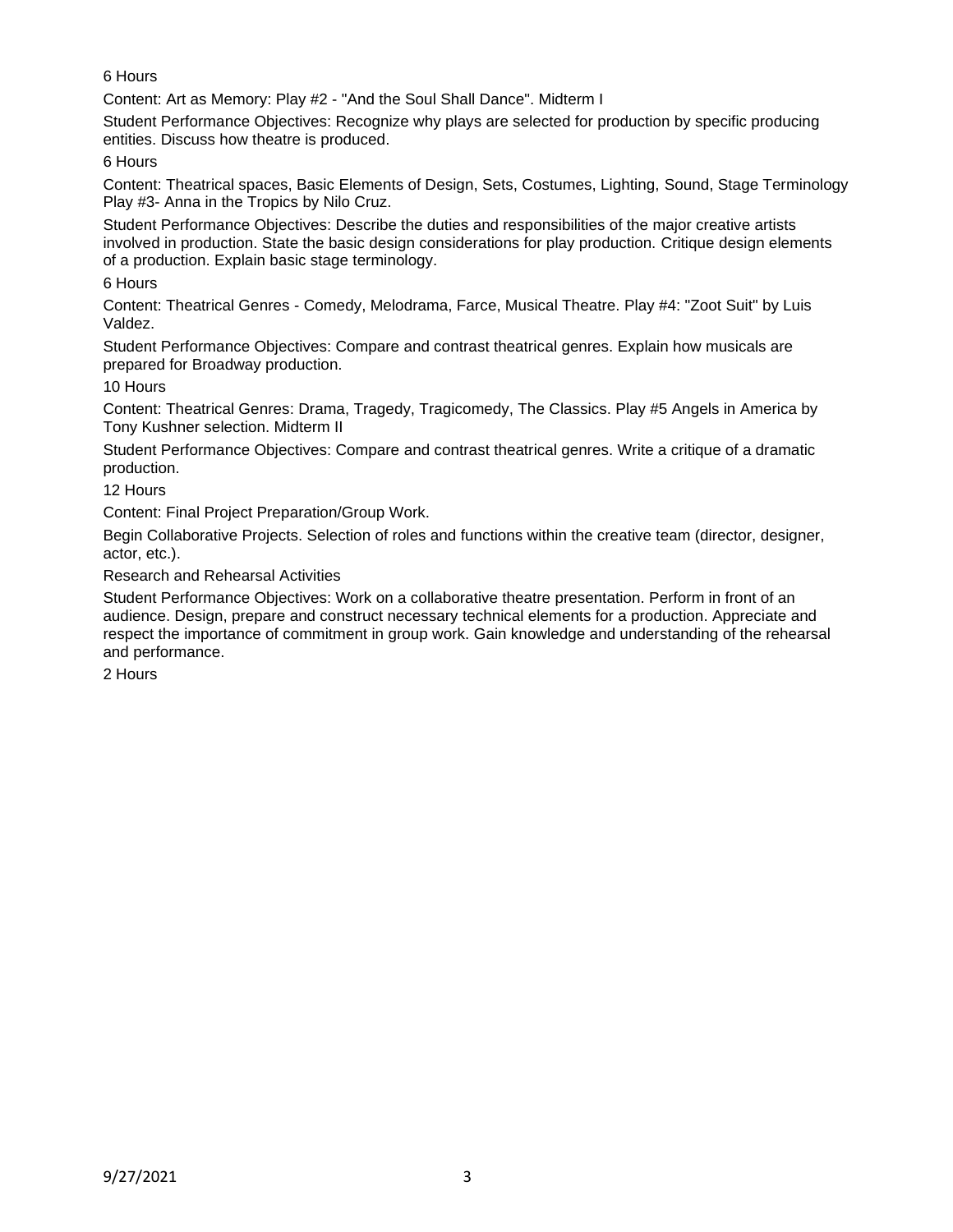### **METHODS OF INSTRUCTION:**

Lecture and class discussion, Participation is ensemble exercises

### **OUT OF CLASS ASSIGNMENTS:**

Required Outside Hours: 12 Assignment Description: Reading assignment: Reading Chapter 1,2 & Chapter 17, or comparable readings. Writing assignment: Performance Critique Required Outside Hours: 12 Assignment Description: Reading assignment: Read Chapter 3, or comparable readings. Writing assignment: Music, Ritual and Ceremony as history, Play Analysis. Required Outside Hours: 12 Assignment Description: Read Chapters 4,5 & 6 or comparable readings. Chapter 7 or comparable readings. Research assignment: Theatre in your community. Required Outside Hours: 12 Assignment Description: Reading Chapters: 9,10,11,12 or comparable readings. Writing assignment: Critique Design Elements of a Theatrical Production. Required Outside Hours: 12 Assignment Description: Reading assignment: Chapter 8,16 or comparable readings. Writing assignment: Play Critique "A Personal Reaction" Required Outside Hours: 20 Assignment Description: Reading assignment: Play #5 Angels in America by Tony Kushner selection. Writing assignment: Compare Genres using Kushner and another playwright from this term. Required Outside Hours: 28 Assignment Description: Final Project Preparation/Group Work

# **METHODS OF EVALUATION:**

Writing assignments Percent of total grade: 20.00 % Percent range of total grade: 15% to 20% Critique Problem-solving assignments Percent of total grade: 20.00 % Percent range of total grade: 10% to 20% Quizzes Skill demonstrations Percent of total grade: 20.00 % Percent range of total grade: 15% to 20% Class Performance/s Objective examinations Percent of total grade: 20.00 % Percent range of total grade: 20% to 30% Other: Midterms (2) Other methods of evaluation Percent of total grade: 20.00 %

# **REPRESENTATIVE TEXTBOOKS:**

Stephanie Arnold. The Creative Spirit: An Introduction to Theatre (6th Edition), or other appropriate college level text.. New York, NY: McGraw Hill Education,2015. ISBN: 978-0-07-351426-0